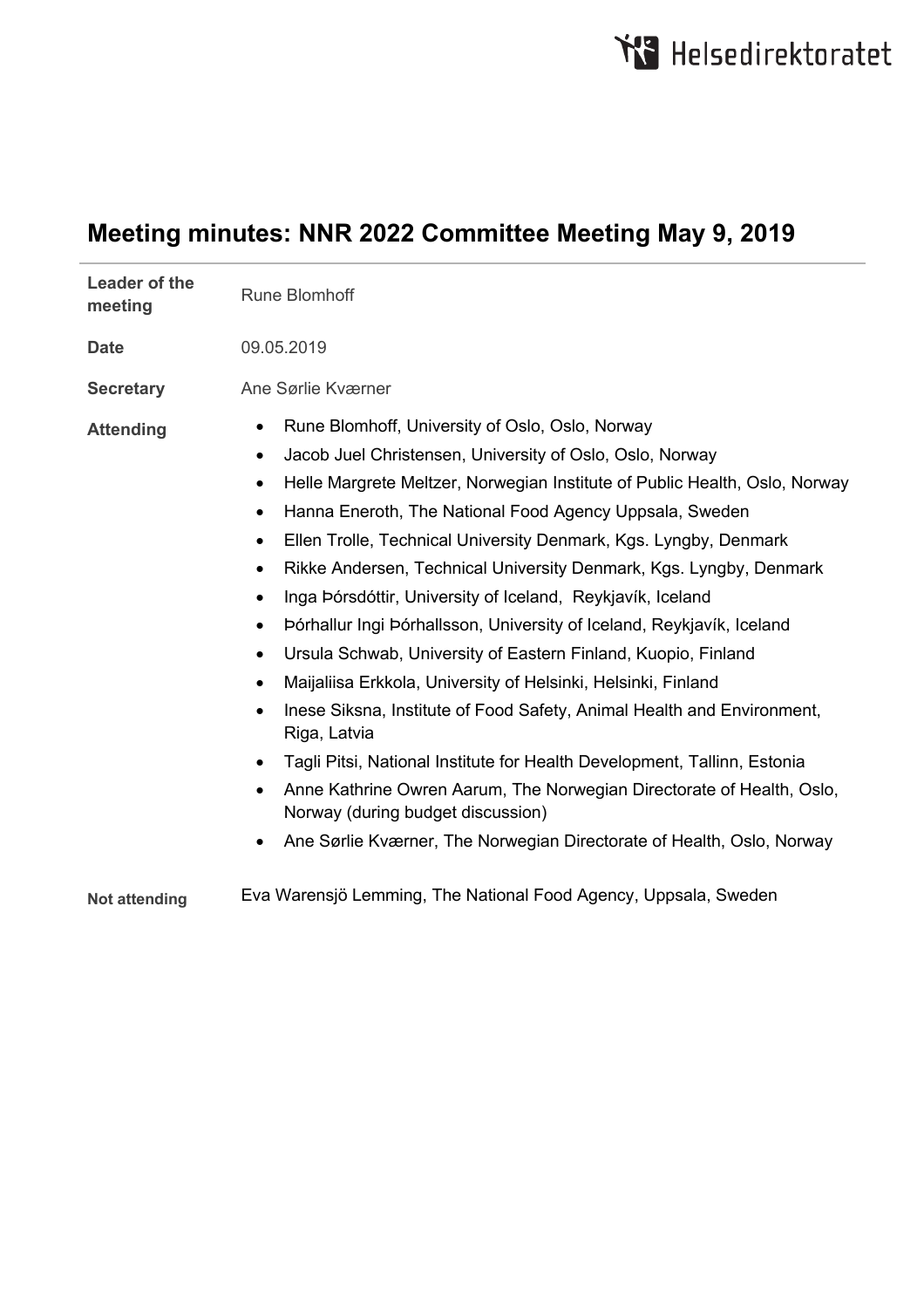# **Agenda**

- **1.** Approval of minutes from March 21, 2019
- **2.** Web-platform for internal communication
- **3.** Budget
- **4.** Chapter 2 Principles
- **5.** Chapter 3 Systematic reviews
- **6.** Status regarding systematic reviews for individual chapters
- **7.** Process for nominating and selecting topics for systematic reviews
- **8.** Process for nominating and selecting experts
- **9.** Time schedule for the whole project
- **10.** Topics for next two meetings fall 2019

# **Approval of minutes from March 21, 2019**

The minutes from the previous meeting in the NNR2022 Committee, March 21, was approved with no comments. It was decided that all minutes from the committee meetings should be publicly available at the NNR webpage. The meeting minutes will be sent out for approval by the NNR2022 Committee no more than 2 weeks after the meeting.

## **Web-platform for internal communication**

The web-based platform for internal use by the NNR2022 Committee was presented and discussed. The platform will mainly be used for sharing documents, documenting work progress and keep track of important dates and deadlines, not for communication. Project documentation will be done in README files by all NNR2022 Committee members. Back-up will be taken routinely by the project secretary.

## **Budget**

The budget for NNR 2022 was presented for the committee. The budget will be discussed in more detail by the Steering Group at their upcoming meeting mid-May. Important information will be shared with the working group after the meeting.

## **Chapter 2 - principles**

The first draft of Chapter 2 in NNR - "Principles and methodology for the sixth edition of the Nordic Nutrition Recommendations", was presented and discussed. The chapter will include a description of sponsors, organization and roles, method for updating chapters with a specific emphasis on scoping reviews and systematic reviews, process for selecting topics for systematic review, process for selecting Evidence-Based Practice Centres (EPC), experts and referees,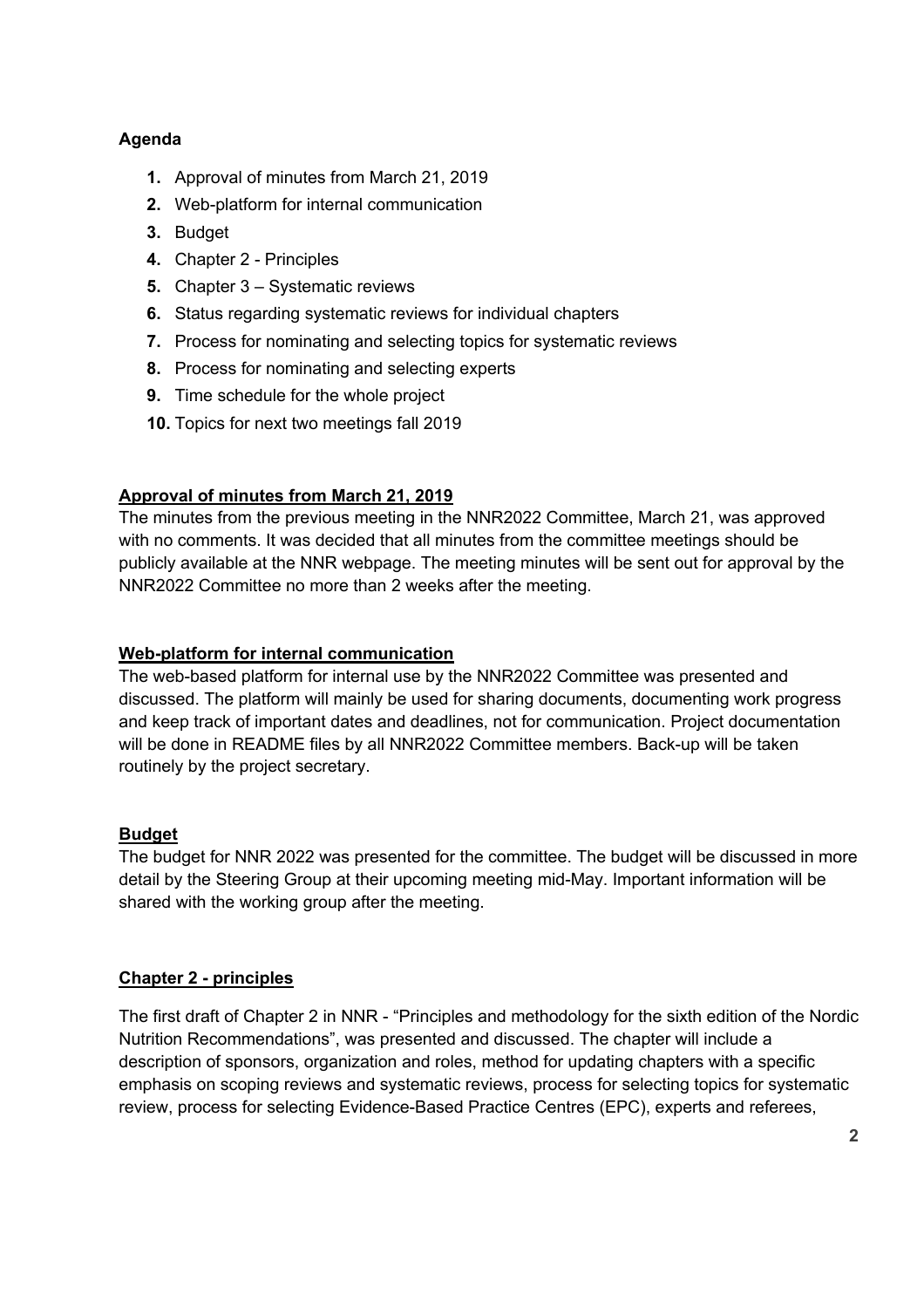reasoning behind the selection of dietary reference values and ways to communicate with the public throughout the process. Committee members with comments on the first draft were encouraged to send them to the project leader after the meeting. The project leader will prepare a second draft to the next meeting in September.

#### **Chapter 3 – systematic reviews**

The first draft of chapter 3 - "Systematic reviews for the sixth edition of the Nordic Nutrition Recommendations", was briefly presented and discussed. This chapter will be discussed more thoroughly at the next committee meeting in September.

#### **Status regarding systematic reviews for individual chapters**

As preparatory work for NNR 2022, the committee will collect existing systematic reviews on every chapter topic. The committee will also get an overview of systematic reviews in preparation by other relevant parties. When "qualified" systematic reviews are available, these could be used as basis for updating dietary reference values and food-based dietary guidelines.

#### **Process for nominating and selecting topics for systematic reviews**

Based on the results of initial scoping reviews and a nomination process, topics for systematic review will be decided. The NNR 2022 Committee will define the PICOTSS for the specific topics which will be discussed with the Scientific Advisory Group and open to a public hearing. The scoping reviews will be conducted according to a template developed by the NNR 2022 Committee. One scoping review will be conducted for all main chapters of NNR. For the four chapters "Use of NNR", "Body fatness and weigh gain", "Physical inactivity" and "Sustainability and environmental factors", modified scoping reviews will be conducted.

#### **Process for nominating and selecting experts**

The NNR 2022 Committee will develop one call for chapter experts and referees and one for establishment of EPCs. The calls will be published at the official webpages of NNR. The food and health authorities of each country are encouraged to distribute the calls to all relevant parties. Young researchers will be encouraged to apply.

#### **Time schedule for the whole project**

A suggested time schedule for the NNR project as a whole was presented.